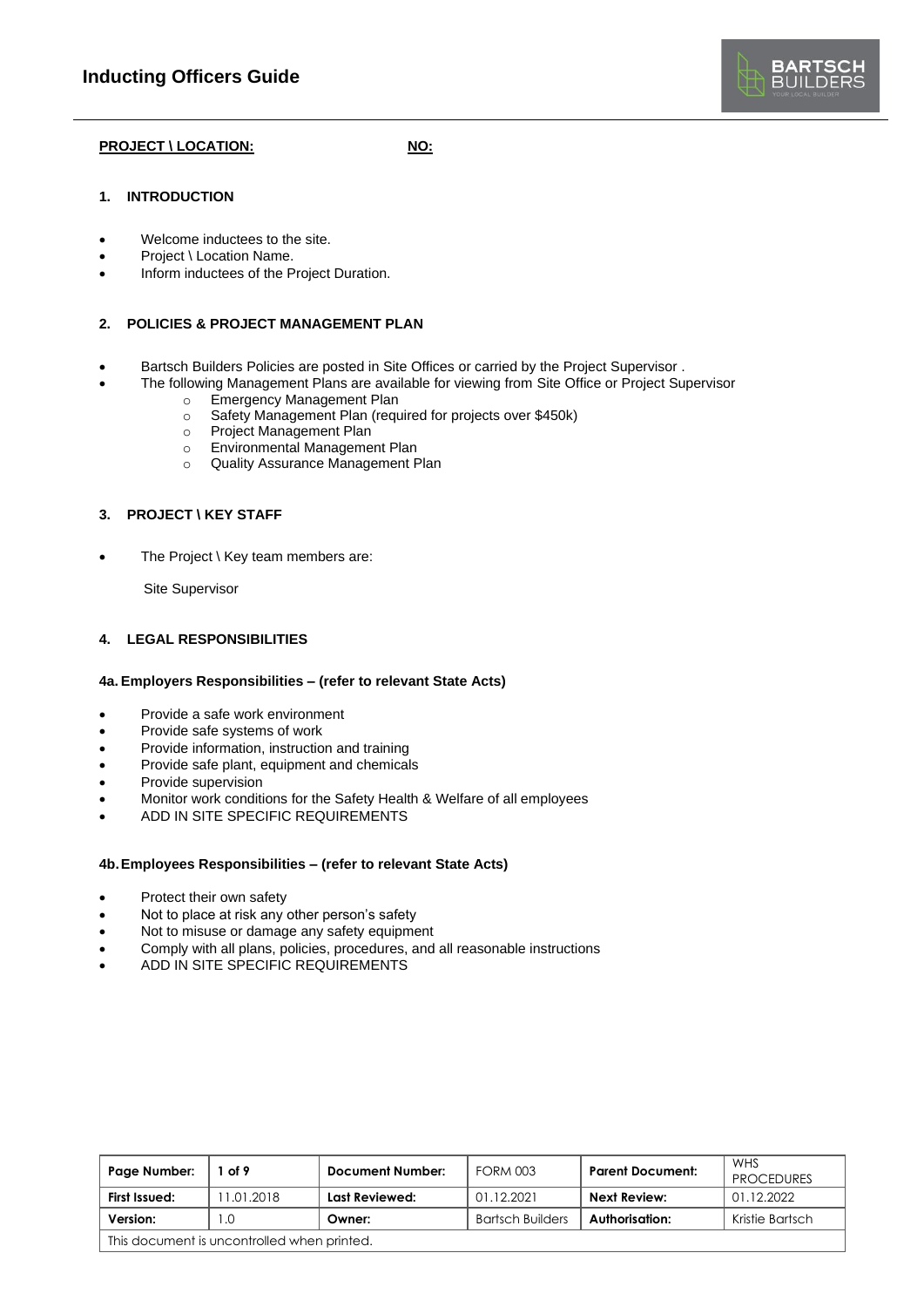

## **5. SITE SAFETY RULES**

- At this stage of the induction you are required to explain the following Site Safety Rules:
	- Any person engaging in horseplay or fighting will be removed from the site.
	- − Abuse language or offensive behaviour directed at members of the public will not be tolerated, and may result in the offender(s) being excluded from the site.
	- − Harassment of, or discrimination towards any person will not be tolerated, and the offending person(s) will be excluded from this site.
	- − Crossing Red Flagging or Barrier Mesh without permission is strictly prohibited.
	- − Working at Heights without fall protection is prohibited.
	- Radios and music players (i.e. iPods) with earphones are not permitted to be used on site.
	- Sending text messages is prohibited during work, and is only permitted during designated breaks.
	- − Walking while using a mobile phone is prohibited in all work areas.
	- Use of mobile phones whilst operating mobile plant, vehicles and machinery is strictly prohibited.
	- Daily pre-start inspection checklists are to be completed every day for all items of mobile plant.
	- − The construction zone speed limit is 10 km per hour**.**
	- − Flashing lights must be on at all times when vehicles and plant are mobile.
	- Seat belts, where fitted must be worn at all times.
	- No pets allowed on site.
	- − No children under the age of 16 are permitted onsite.
	- − All accidents, Incidents, near misses& hazards MUST be reported immediately.
	- − All visitors and deliveries must attend the Site Office prior to entering the construction area.
	- − ADD IN SITE SPECIFIC REQUIREMENTS

Other rules may be introduced as a result of recommendations from [insert type of meeting eg prestart] meetings. As a condition of entry to this Bartsch Builders site, you agree to comply with all site safety rules both current rules, and other rules, as introduced and changed from time to time.

# *FAILURE TO COMPLY WITHTHESE SITE SAFETY RULES MAY RESULT IN OFFENDING PERSONS BEING EXCLUDED FROM THE SITE.*

## **6. FITNESS FOR WORK**

- Bartsch Builders has adopted a "Zero Tolerance" approach to drugs and alcohol in the workplace.
- No alcohol, narcotics or similar substances are permitted on site.
- Drug & Alcohol Testing may be administered on this site by means of random, blanket, for cause and post-incident testing.
- Disciplinary actions will be taken in the event of a positive test result, and may result in exclusion from the site.

(Outline the Bartsch Builders Drug & Alcohol / Fitness for Work Policy)

## **7. HOURS OF WORK**

- The site specific working hours need to be explained to the inductees. (E.g. 7am to 5.30pm or 6.30am to 5.00pm)
- Lunch breaks are 30 minutes and the smoko break is 15 minutes.

## **8. SITE AMENITIES – where applicable**

- Car Parking is strictly confined to designated car parking areas only. Explain the location of these areas to the inductees
- Toilet facilities are located on site
- Instruct all inductees as to the location of all First Aid kits and Fire Extinguishers. (refer to site plan)
- Bins are located on site
- Explain locations of construction waste bins (skips).

| Page Number:                                | 2 of 9    | <b>Document Number:</b> | <b>FORM 003</b>         | <b>Parent Document:</b> | WHS<br><b>PROCEDURES</b> |  |
|---------------------------------------------|-----------|-------------------------|-------------------------|-------------------------|--------------------------|--|
| First Issued:                               | 1.01.2018 | Last Reviewed:          | 01.12.2021              | <b>Next Review:</b>     | 01.12.2022               |  |
| Version:                                    | $\Omega$  | Owner:                  | <b>Bartsch Builders</b> | Authorisation:          | Kristie Bartsch          |  |
| This document is uncontrolled when printed. |           |                         |                         |                         |                          |  |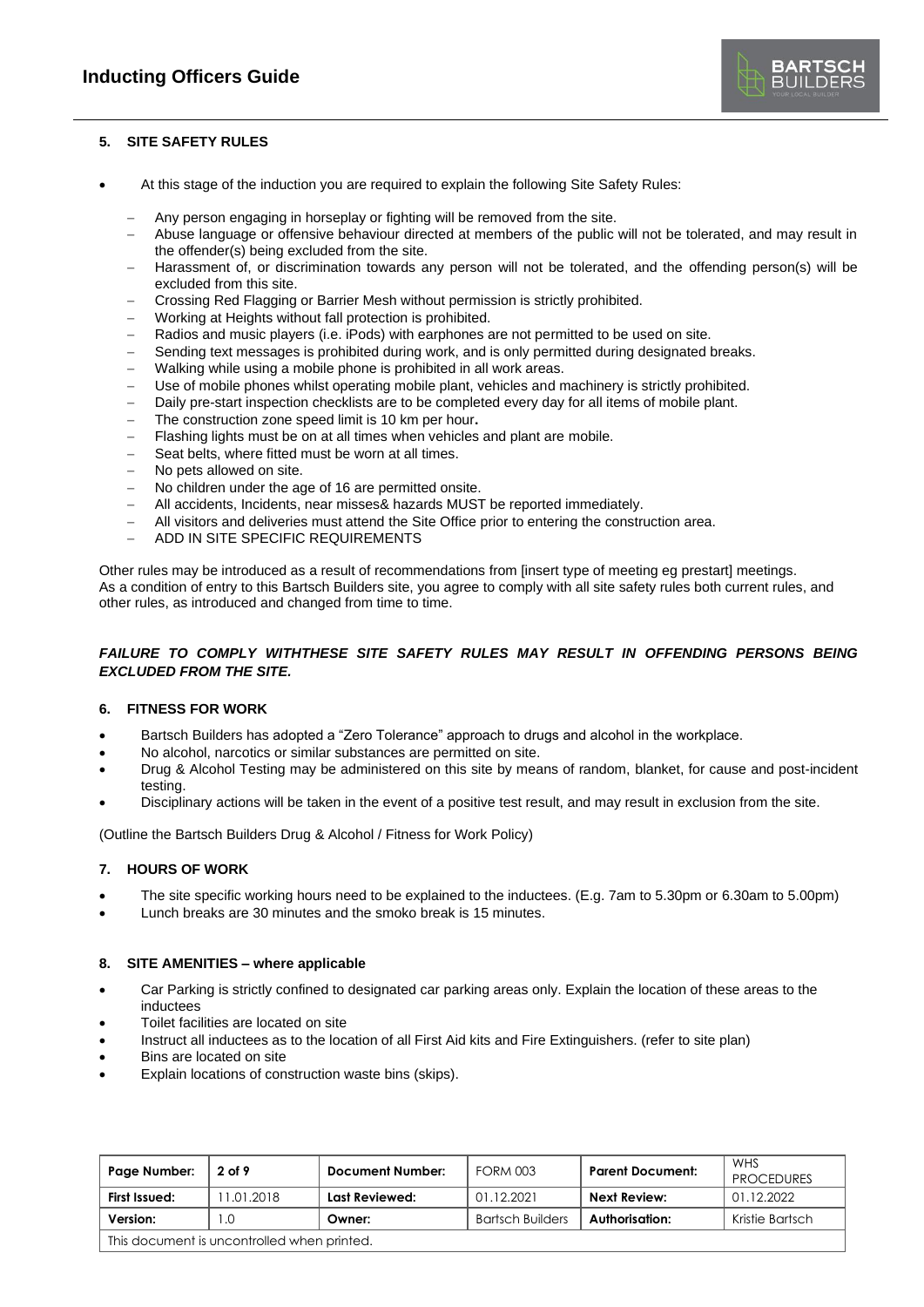

### **8a. Smoking**

- Bartsch Builders endorses a smoke free working environment. Smoking is not permitted:
	- Within 5 metres of any doorway, open windows, or air conditioners,
		- − Inside the cabins of plant or machinery,
		- When refuelling plant or equipment,
		- Inside site offices, site containers and amenity blocks.
- Cigarette butts must be disposed of responsibly.

## **9. EMERGENCIES**

- Outline the Emergency Evacuation Procedure to the inductees.
- (explain the locations of the site specific Evacuation & Response procedures)
- Advise the inductees of the Emergency Assembly Point location(s).
- Explain the warning device(s) used to alert personnel of an Emergency situation.
- (E.g. Siren, portable air horn etc.)
- If an ambulance is required dial '000'.
- Explain the nature of the emergency to the emergency services operator.
- Direct Ambulance services to the specific site address / location.
- Notify the project supervisor as soon as possible.
- Ensure a person is on standby at the site access to direct the ambulance to the required area on site.
- Make the injured person/s comfortable, and stay with them until assistance arrives.
- ADD IN SITE SPECIFIC REQUIREMENTS

### **9a. Injuries / First Aid**

- A list of designated 1st Aiders names and contact details are displayed on the site signs
- Only trained 1<sup>st</sup> Aiders are permitted to administer First Aid on site.

### **10. INCIDENT REPORTING**

- All incidents, accidents, near misses, and any hazards must be reported immediately to the Site Supervisor.
- Persons requiring a visit to the Medical Clinic MUST be accompanied by a member of the Management Team.
- If you need to see a doctor due to a work related injury prior to returning to work after a break (i.e. weekend, rostered break etc.) you MUST contact the [insert position] when making the appointment. break etc.) you MUST contact the [insert position] when making the appointment. (This also applies to Subcontractor employees and Labour Hire personnel)
- Employees directly involved in an incident may be required to be involved in the incident investigation process.

## **11. CRITICAL INCIDENT**

- Employees who have been involved in, or who may have been witness to a critical incident will be offered professional counselling by Bartsch Builders.
- The counselling shall be arranged by the Office Manager in consultation with the Bartsch Builders Director as soon as practicably possible after the incident.

### **12. VISITORS & DELIVERY PERSONNEL**

- All visitors must report to the Site Shed or Supervisor before entering the construction zones and sign the Visitors Entry Log.
- Visitors must be escorted at all times by a fully site inducted person.
- Delivery drivers are not permitted to stray from the vicinity of their vehicle.
- *(certain projects may require delivery personnel such as concrete truck drivers to be full site inducted)*
- All visitors are required to wear the mandatory PPE whilst on site.
- Regular visitors (more than 3 visits) must undertake a full site specific induction.

## **13. HAZARD IDENTIFICATION, RISK ASSESSMENT & CONTROL (HIRAC)**

- Prior to commencement of any High Risk Construction Work activity, a SWMS must be completed.
- A SWMS is required to be undertaken by the person(s) carrying out the particular work..
- The original copy of the SWMS shall be retained [enter location  $\setminus$  how].
- All personnel involved in an activity are required to read and sign the relevant SWMS.

| Page Number:                                | 3 of 9     | <b>Document Number:</b> | <b>FORM 003</b>         | <b>Parent Document:</b> | <b>WHS</b><br><b>PROCEDURES</b> |
|---------------------------------------------|------------|-------------------------|-------------------------|-------------------------|---------------------------------|
| First Issued:                               | 11.01.2018 | Last Reviewed:          | 01.12.2021              | Next Review:            | 01.12.2022                      |
| Version:                                    |            | Owner:                  | <b>Bartsch Builders</b> | Authorisation:          | Kristie Bartsch                 |
| This document is uncontrolled when printed. |            |                         |                         |                         |                                 |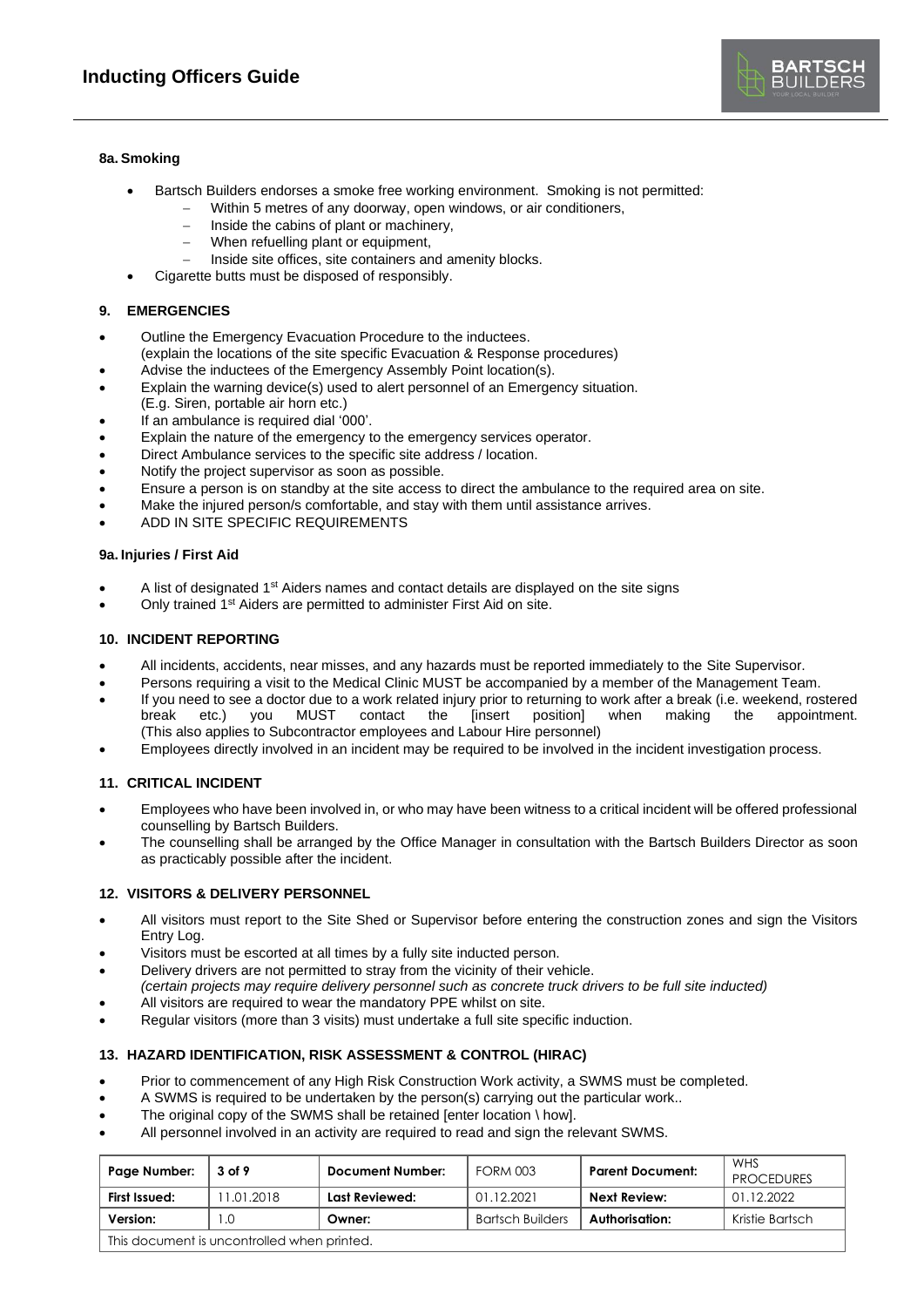- All SWMS's are required to be reviewed prior to their implementation, by the Project Supervisor or his/her representative.
- SWMS's are required to undergo a general review once a month, or if the scope of works changes, or as a result of an incident investigation.

### **14. MEETINGS**

- All personnel are required to attend the Daily Pre-Start prior to commencing works for the day.
- All personnel on site are required to attend Toolbox meetings.
- The minutes of the Toolbox meeting will be available in the lunchrooms to read and sign for persons who were not on site at the time of the meeting.

# **15. PERSONAL PROTECTIVE EQUIPMENT (PPE)**

At all times whilst on site, all personnel are required to wear the following PPE.

- Hard Hat (as required),
- Steel Toed Boots,
- Safety Glasses,
- High Visibility Shirt or High Visibility Vest,
- Long Pants and Sleeved Shirt,
- Gloves for specific Manual Tasks

Additional PPE such as hearing protection and respiratory protection may be specified in a SWMS, an SDS or Work Procedure. All PPE must comply with relevant Australian Standards

### **16. HAZARDOUS CHEMCIALS**

- A register of all hazardous chemicals and dangerous goods with all SDS's is available at the Site Shed or from the Project Supervisor.
- SDS's are also available for viewing at the all storage locations.
- Ensure all decanted chemicals are in containers that are correctly labelled and stored.
- Always read and follow SDS warnings and instructions for use and storage.
- ADD IN SITE SPECIFIC REQUIREMENTS

# **17. ELECTRICAL EQUIPMENT**

- All electrical tools and equipment must be tested and tagged by a qualified person.
- An appropriate colour coded tag must be fixed to the equipment prior to its use.
- Colour coding schedule for tags on inspected equipment may be as follows:-
	- **Red** December to February
	- **Green** March to May
	- **Blue** June to August
	- **Yellow** September to November



- All equipment must be visually checked prior to use for damage or defects.
- ADD IN SITE SPECIFIC REQUIREMENTS

| Page Number:                                | 4 of 9    | Document Number: | <b>FORM 003</b>         | <b>Parent Document:</b> | <b>WHS</b><br><b>PROCEDURES</b> |
|---------------------------------------------|-----------|------------------|-------------------------|-------------------------|---------------------------------|
| First Issued:                               | 1.01.2018 | Last Reviewed:   | 01.12.2021              | <b>Next Review:</b>     | 01.12.2022                      |
| Version:                                    | .0        | Owner:           | <b>Bartsch Builders</b> | Authorisation:          | Kristie Bartsch                 |
| This document is uncontrolled when printed. |           |                  |                         |                         |                                 |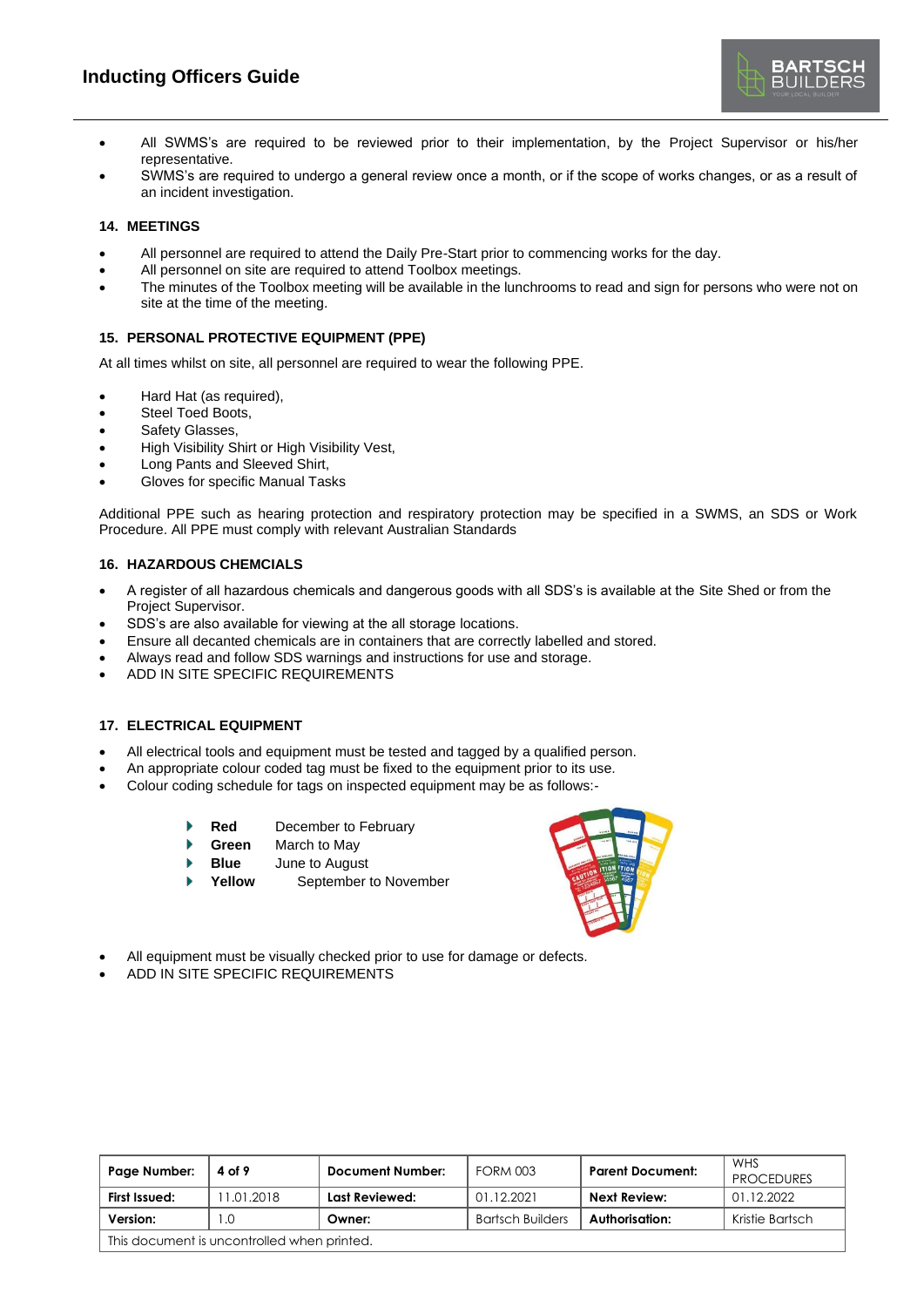### **17a. Residual Current Devices (RCD)**

- All portable electrical equipment must be plugged into an RCD device.
- These devices must be checked prior to use each day by pressing the "TEST" button.
- If the switch does no trip when the test button is pressed, then you must take the device to the Project Supervisor or Bartsch Employee and have an "Out of Service" tag attached to it.

### **17b. Power Leads**

- All flexible power cords are to be suspended off the ground to prevent accidental damage by using lead stands with insulated hooks or plastic hanging hooks.
- Power leads must not be joined together. (piggy-backed)
- Insulated hooks must be used to keep leads from coming into contact with steel structures.(i.e. scaffolding, hand-railing etc.)

#### **18. SIGNS & BARRICADING**

- All signs and barricades must be complied with.
- Red flagging and barrier mesh is installed for worker protection and is not to be crossed or removed without the approval of the Project Supervisor.
- Slew zones of all slewing plant must be effectively delineated. (E.g. Cranes, Excavators, elevating work platforms (boom type), etc.)
- Fagging or Barrier Mesh signifies designated walkways. These walkways must be used by all personnel when established.

## **19. EXCAVATIONS**

- Excavation Permits may be required to be completed and issued prior to any exaction / trenching works over 1.5 metres commencing.
- All excavations over 1.5m MUST be, as far as reasonable practicable, secured from inadvertent access (including inadvertent entry).
- Underground services must be located and clearly marked prior to excavation work taking place.
- All excavations are to be inspected [insert frequency eg daily] for changes in ground conditions.
- Safe access / egress must be used (i.e. ladders or ramps) to enter trenches / excavations.
- When present, overhead power-line clearance distances must be checked and documented in the task SWMS. Clearance distances as defined in AS 2550.1:2002:
	- Low voltage with a spotter  $\sim$  3 Metres<br>
	Low voltage without a spotter  $\sim$  6.4 Metres
	- Low voltage without a spotter  $-6.4$  Metre<br>High voltage with a spotter  $-8$  Metres ٠
	- High voltage with a spotter
	- ь High voltage without a spotter **Fighter** - 10 Metres
- 
- 
- -

(Refer to relevant State Regulations when working outside of South Australia)

| Page Number:                                | 5 of 9    | <b>Document Number:</b> | <b>FORM 003</b>         | <b>Parent Document:</b> | <b>WHS</b><br><b>PROCEDURES</b> |
|---------------------------------------------|-----------|-------------------------|-------------------------|-------------------------|---------------------------------|
| First Issued:                               | 1.01.2018 | Last Reviewed:          | 01.12.2021              | Next Review:            | 01.12.2022                      |
| Version:                                    | 0. I      | Owner:                  | <b>Bartsch Builders</b> | Authorisation:          | Kristie Bartsch                 |
| This document is uncontrolled when printed. |           |                         |                         |                         |                                 |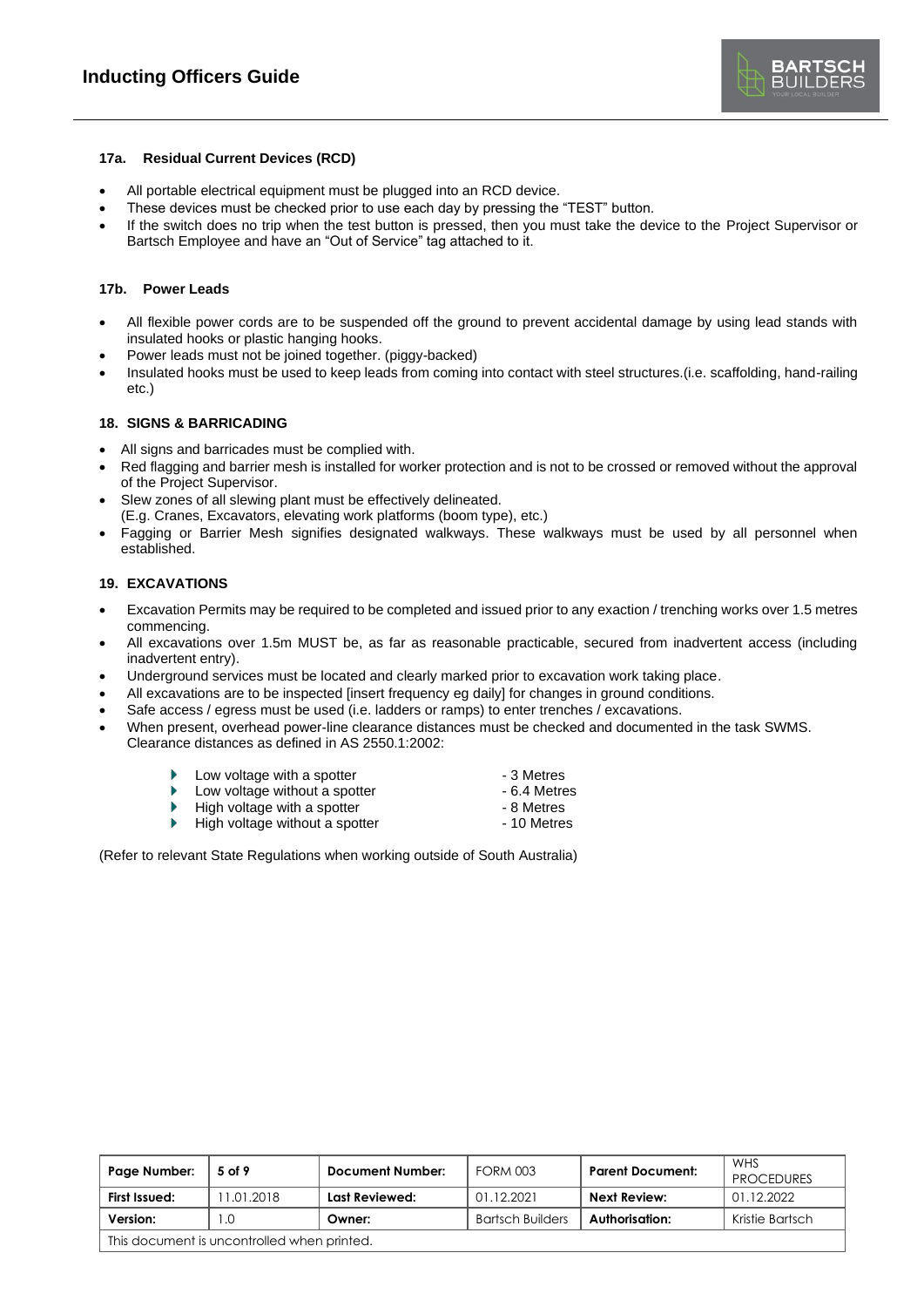

#### **20. WORKING AT HEIGHTS**

- Fall prevention must be utilised wherever possible. (I.e. clip & tube hand-railing, hard barricading etc.)
- Timber Hand-railing is NOT permitted unless it is designed, engineered and approved.
- A Safe Work Method Statement must be provided where there is a risk of fall greater than 3m.
- All fall arrest systems must be inspected visually every 3 months and have a colour coded tag attached.
- All fall arrest systems must be inspected visually prior to each use for wear and tear or damage.
- Installation of a static line is required to be carried out by a licensed Scaffolder or Rigger.
- All anchorage / attachment points for fall arrest systems are to be rated at the required capacity, and be load tested and tagged.
- When selecting your Safety Harness and accessories you must consider the following:
	- The height of the work to be undertaken:
	- The location of the work to be undertaken:
	- Retrieval from an Arrested Fall; and
	- Type of works to be undertaken

# **21. SCAFFOLDING**

- All scaffolding must be erected by a licensed Scaffolder who holds the required class certificate for the type of scaffold being erected.
- All scaffolding must be provided with safe access / egress, guardrails, and kick-boards.
- All modular scaffolding must be fitted with Brick Guards (Safety Screens), unless the area below is delineated a minimum of 1.5 metres from the base using Barrier Mesh and Signage as a minimum.
- All access ladders must extend at least 1 metre above a landing.
- All scaffolding must have a "Scaftag" attached, with all details and the name of the person who erected the scaffold prior to its use.
- For scaffolding where a person or an object could fall 4 m or more, the erecting Scaffolder must provide complete a "Handover" Certificate, prior to the use of the scaffold.

(Check relevant State Regulations for Hand-Over Certificate requirements when working outside of South Australia)

## **22. LADDERS**

- All ladders must be rated for "Industrial Use", and be in good condition and used in a safe manner.
- Extension ladders must be fitted with non-slip feet when used on hard surfaces, be positioned in a 1 in 4 angle, and lashed at the top.
- Where the ladder cannot be lashed, the base must be footed.
- Ladders must extend a minimum of 1m above the landing.
- Step ladders must be able to be locked in an open position.
- Persons shall not stand on the top two treads of any ladder.
- For all electrical works, non-conductive reinforced wooden or fibreglass ladders only shall be used.

## **23. HOT WORKS – HIGH RISK**

- A Bartsch Builders Hot Work Permit must be obtained from Bartsch Builders prior to commencing high risk hot works.
- Hot work includes all spark generating activities such as, but not limited to:
	- Oxy-Acetylene cutting
	- Welding
	- Grinding (including bench grinding)
	- All cutting with Quick Cut saw, including wet cuts

| Page Number:                                | 6 of 9    | <b>Document Number:</b> | <b>FORM 003</b>         | <b>Parent Document:</b> | WHS<br><b>PROCEDURES</b> |
|---------------------------------------------|-----------|-------------------------|-------------------------|-------------------------|--------------------------|
| First Issued:                               | 1.01.2018 | Last Reviewed:          | 01.12.2021              | <b>Next Review:</b>     | 01.12.2022               |
| Version:                                    |           | Owner:                  | <b>Bartsch Builders</b> | Authorisation:          | Kristie Bartsch          |
| This document is uncontrolled when printed. |           |                         |                         |                         |                          |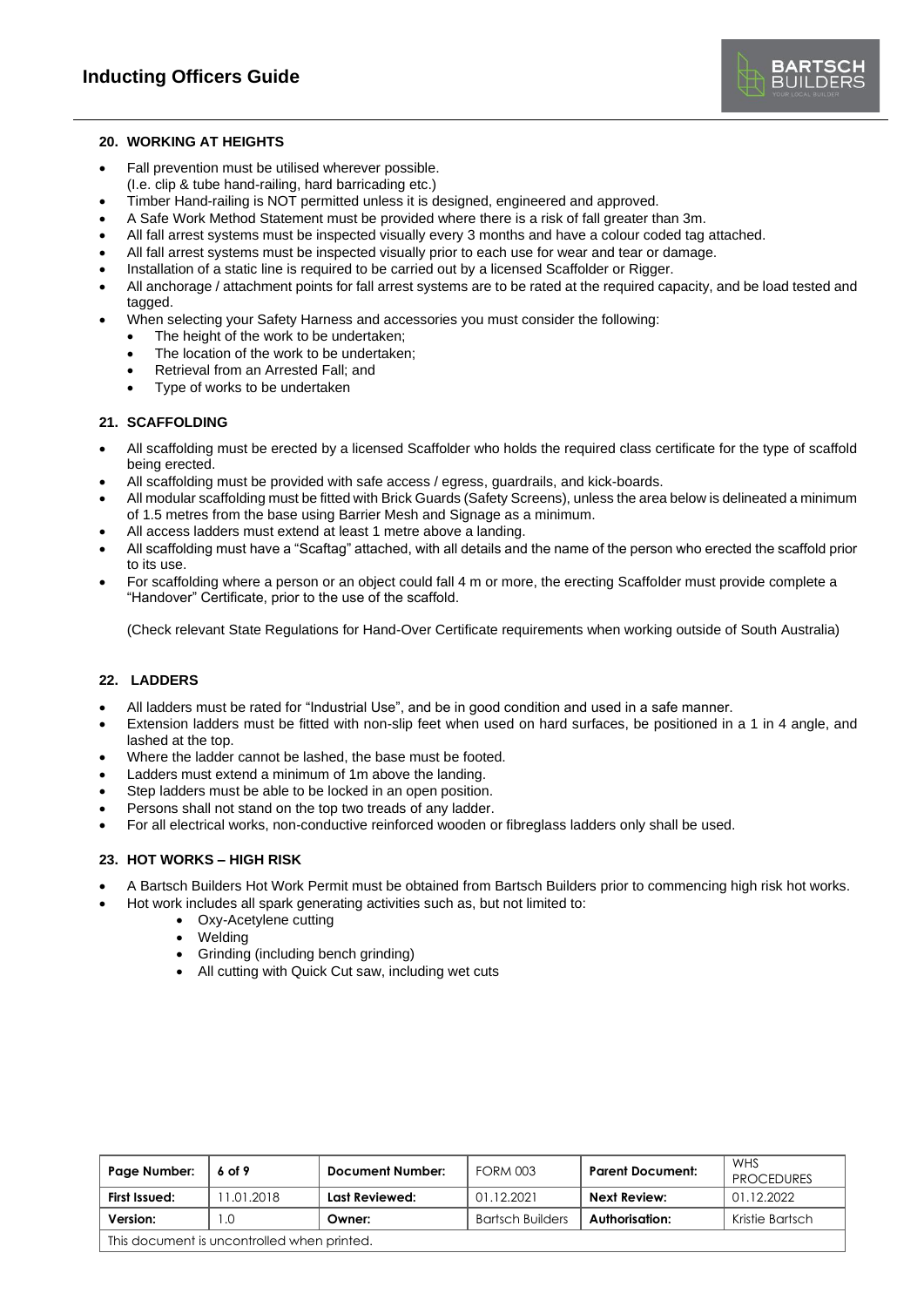

### **23a. Angle Grinders / Oxy Acetylene**

- 9" Angle grinders are banned from use on all Bartsch Builders worksites.
- "Duty of Care" Training by an approved RTO is required for any person (excluding tradespersons) using an Angle Grinder.
- All angle grinders must be fitted with a 'dead man / quick release' switch, a "D" handle and have a guard that can be easily rotated to give the operator protection.
- All cutting discs must be compatible with the R.P.M of the angle grinder.
- Eye protection is mandatory when using an Angle Grinder.
- Cutting / grinding discs must be inspected for any signs of damage or excessive wear prior to use.
- All Oxy-Acetylene gauges and hoses should be checked daily for any signs of damage or faults.
- Flash Back Arrestors must be fitted to both ends of Oxy-Acetylene hoses used on site.
- Oxy-Acetylene sets are only to be hoisted in an approved and rated lifting frame / cage.
- Heat protective clothing is to be worn when using an Oxy-Acetylene set.

### **24. CONFINED SPACE ENTRY**

- Prior to entry into any confined space, and before a SWMS can be documented. This shall include the provision of an Entry Permit in accordance with the Confined Space Code of Practice.
- All persons required to enter into a confined space must hold a confined space entry training ticket, which has been obtained within the previous 12 months.
- Where Confined space work is being carried out, the Stand-by (sentry) must be located at the access / egress point at all times.
- The Stand-by person must hold a confined space training ticket and a Senior First Aid ticket.
- Recue and emergency equipment shall be on site prior to the commencement of any confined space work.
- An Emergency rescue plan shall be developed by Site Management in consultation with a competent person, and rehearsed prior to the commencement of any confined space work.

### **25. RIGGING & CRANES**

- A SWMS must be completed prior to works commencing.
- Only licensed riggers and dogmen are permitted to sling loads and direct crane movements.
- An Intermediate Riggers License is required to direct multiple crane lift movements.
- All lifts over 15 tonnes, Tilt Up panel erection, 75% of the SWL or multiple crane lifts must have a Lift Study completed prior to the lift commencing.
- Loads are not permitted to be lifted over personnel.
- Dogmen and riggers must clear personnel from an area when loads are about to travel overhead.
- All Lifting equipment (chain assemblies, soft slings, chain blocks, turfers etc.) must be visually inspected every 3 months by a licensed rigger or dogman, and have a colour coded tag attached.
- (The colour coded tags will be the same sequence as the electrical equipment test tags.)
- Cranes must be set up on level stable ground, with outriggers fully extended.
- Operators must hold the required license to operate the particular crane they are assigned.
- Slew zones must be effectively delineated when a crane is operational.
- Log books are to be filled in each day prior to operating the crane.
- Cranes are not to be operated if the Annual Inspection date has expired.
- Cranes are not to be operated when wind speeds exceed 10 metres per second (36 km/hr), unless a lower wind speed cut off is nominated by the Crane's manufacturer.
- A licensed Rigger or Dogman is required to sling loads that are being hoisted by Load shifting equipment such as excavators etc.

| Page Number:                                | 7 of 9     | <b>Document Number:</b> | <b>FORM 003</b>         | <b>Parent Document:</b> | WHS<br><b>PROCEDURES</b> |
|---------------------------------------------|------------|-------------------------|-------------------------|-------------------------|--------------------------|
| First Issued:                               | 11.01.2018 | Last Reviewed:          | 01.12.2021              | Next Review:            | 01.12.2022               |
| Version:                                    | 0. ا       | Owner:                  | <b>Bartsch Builders</b> | Authorisation:          | Kristie Bartsch          |
| This document is uncontrolled when printed. |            |                         |                         |                         |                          |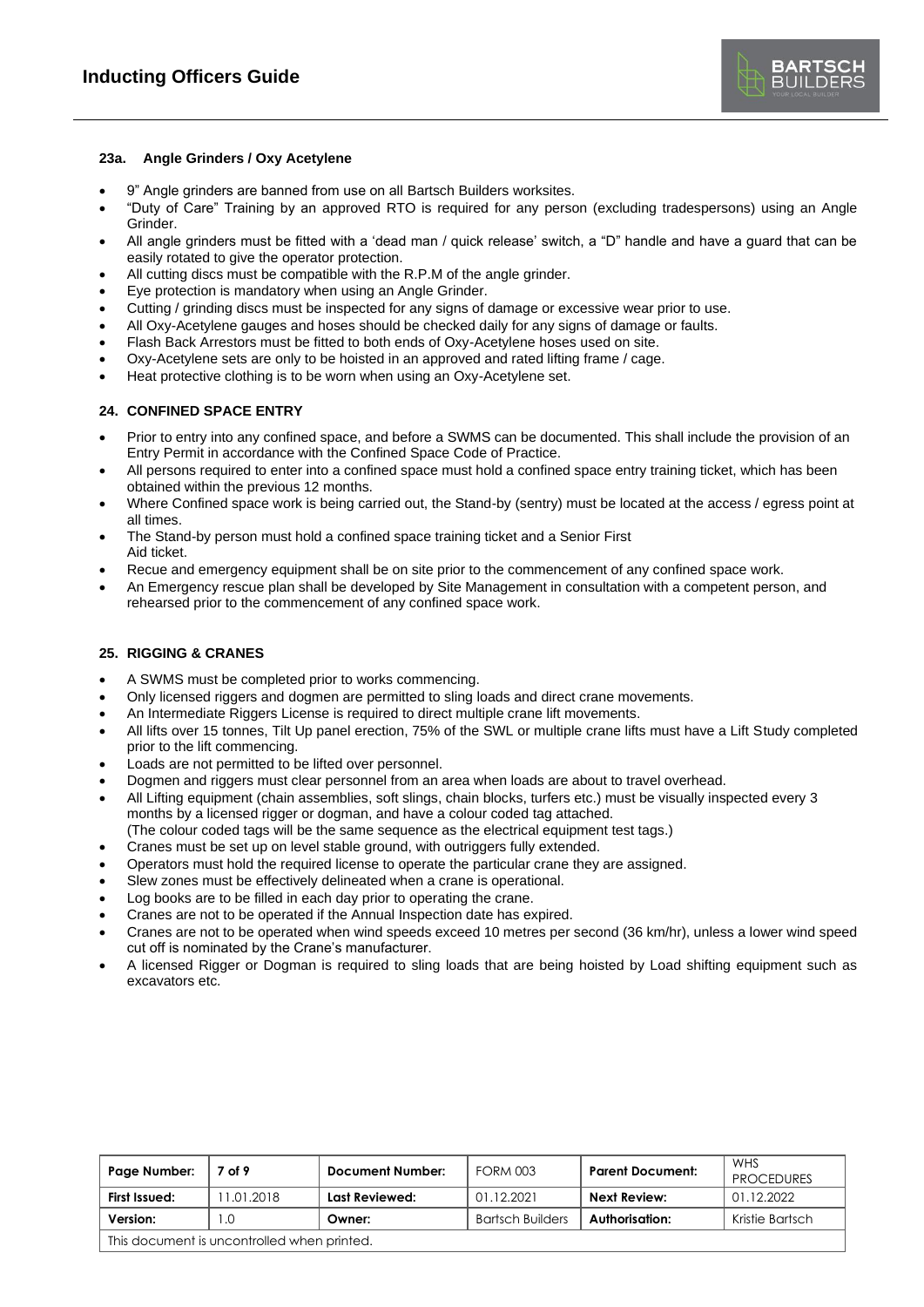### **26. PLANT**

#### **26a. Maintenance**

- Make yourself aware of the servicing and maintenance requirements of any plant and equipment you are using.
- Maintenance and major repair works to plant must be undertaken by experienced and qualified personnel.
- Plant Daily Prestart Safety Inspection Checklists (manufacturer) MUST be completed PRIOR to the operation of all mobile plant.
- Report all faults and damage to the [insert position] immediately.

#### **26b. Working near Plant**

- Always be aware of all plant activities (e.g. where they're working, haul roads, direction of travel, crane movements etc.)
- Listen out for warning sounds horns, reversing alarms etc.
- Ensure plant operators are made aware of your presence (eye contact, UHF radio etc.).
- Stay clear of trucks which are being loaded or unloaded.
- You MUST wear hearing protection when working near loud plant or equipment.
- Never stand underneath a suspended load.
- Never cross barricading that is protecting crane / excavator etc. slew zones.
- Be aware of persons working from elevated equipment, such as Boom-lifts, Scissor lifts, Man-boxes etc.

### **27. CERTIFICATES OF COMPETENCY**

- Personnel required to, undertake "High Risk Work" activities, e.g. scaffolding, rigging, dogging, crane and hoist operation, etc. must be a licensed Person.
- (I.e. hold a current High Risk Work license or valid Certificate of Competency.)
- Personnel required to carry out any work or task involving the operation of "Load Shifting Equipment", e.g. front end loader/backhoe, excavator, dozers, skid steers or forklift truck, etc must hold a current notice of satisfactory assessment (ticket).
- Personnel who hold any of the above licenses or tickets must provide the Bartsch Builders Site Foreman with them to enable photocopying on completion of this induction.
- Proof of identity (driver's license) is also required.
- A trainee for any of the "High Risk Work" or "Load Shifting Equipment" must be provided with a log book for recording purposes and as verification of the trainee, and be directly supervised.

### **28. ISSUE HANDLING**

• Explain the *Issue Resolution* procedure to the inductees.

#### **29. HOUSEKEEPING**

Housekeeping is everybody's responsibility!

- Housekeeping is mandatory and will be monitored closely.
- All personnel must ensure their work area and mobile plant is kept clean and tidy.
- Safe and clear access / egress must be maintained at all times.
- Work areas must be cleaned prior to relocating to a new work area.
- Protruding nails are to be bent over or removed when stripping formwork, and protruding reinforcement bars, star pickets, and formwork pins must have safety caps attached.
- Food scraps and general waste must be disposed of in the bins supplied.
- All materials must be stacked neatly in a lay-down area, and be delineated.
- Lunch rooms are to be kept clean and tidy.

| Page Number:                                | 8 of 9    | Document Number: | <b>FORM 003</b>         | <b>Parent Document:</b> | WHS<br><b>PROCEDURES</b> |
|---------------------------------------------|-----------|------------------|-------------------------|-------------------------|--------------------------|
| First Issued:                               | 1.01.2018 | Last Reviewed:   | 01.12.2021              | <b>Next Review:</b>     | 01.12.2022               |
| Version:                                    | .0        | Owner:           | <b>Bartsch Builders</b> | Authorisation:          | Kristie Bartsch          |
| This document is uncontrolled when printed. |           |                  |                         |                         |                          |